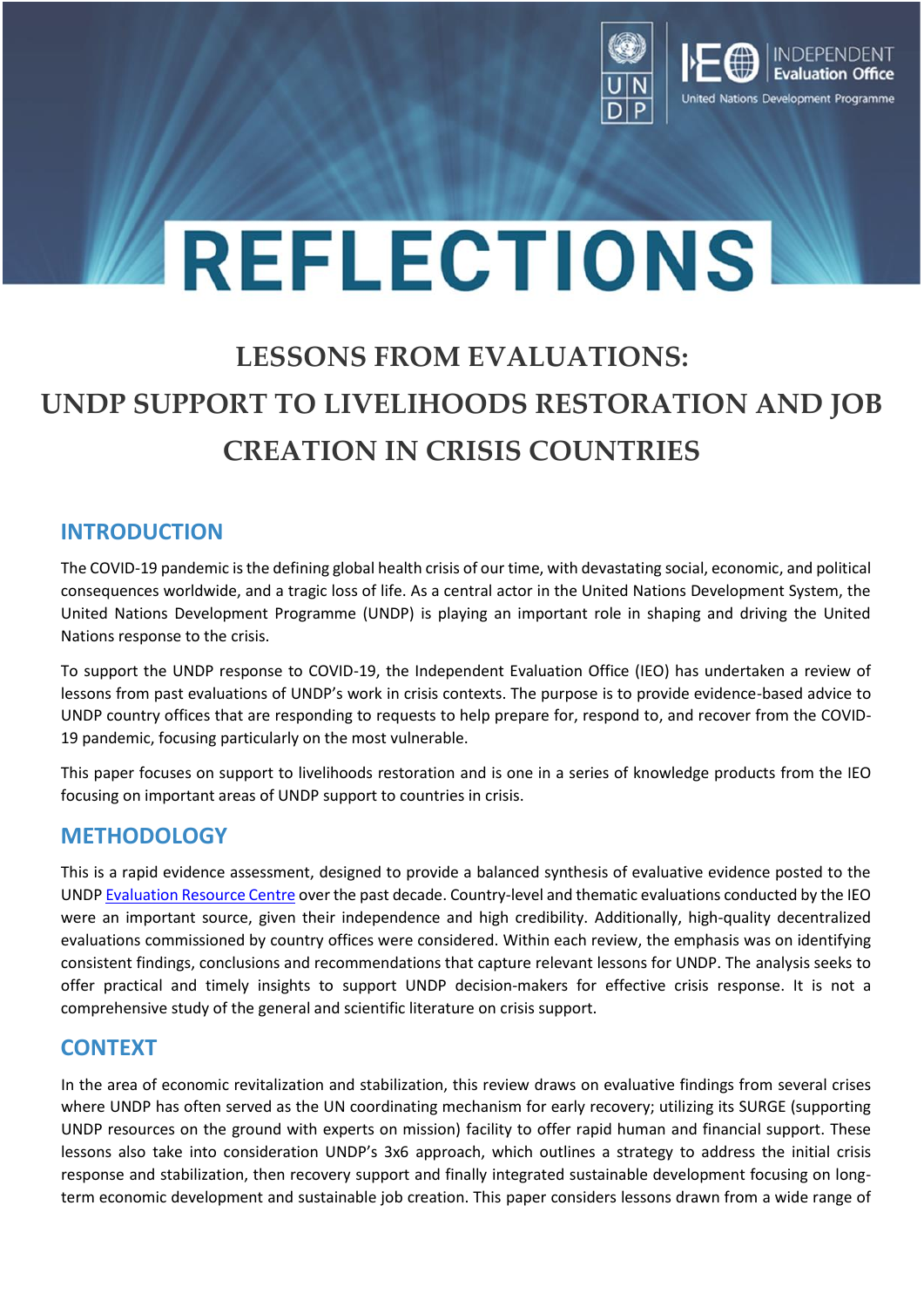crisis-response evaluations, including man-made (conflict and refugee responses), natural (earthquake, landslides, typhoons, and tsunami) and health crisis (Ebola).<sup>1</sup>

## **AT A GLANCE – LESSONS LEARNED**

**Strategic livelihood interventions are best planned over the long term.**

**1**



**3**

**Crisis-response interventions have a greater impact when coupled with a broad package of development support.**

**4**

**Clear transition from crisis response to recovery is essential.**

**5**

**Ensure a focus on building-backbetter across livelihoods responses.**

### **LESSONS LEARNED**



#### **Strategic livelihood interventions in response to a crisis are best delivered through long-term planning that extends beyond the initial response and stabilization period.**

In the initial response phase, interventions work best when implemented in close coordination with partners, the Government and donors, to develop strategies that address immediate short-term response needs and then carry a longer-term needs assessment for recovery and normalization based on strategies of building-back-better (Bangladesh, Afghanistan, Syria). 2

Experience has shown that **UNDP is best positioned when it establishes and clarifies its own offer** in this process, identifying the organization's added value and comparative strengths in development and governance as well as linking UNDP's crisis efforts to its mainstream development programme and the long-term development priorities of the affected country, while being mindful of complementarity and synergy with other existing organizations and partners (Bangladesh).<sup>3</sup>

In its crisis work UNDP often provides assistance over the three stages of the 3x6 approach which outlines a strategy to address the initial crisis response and stabilization (often with cash injections through cash for work), followed by recovery support focusing on medium and long-term economic recovery and finally integrated sustainable development focusing on more long-term economic development and sustainable job creation. 4

UNDP's initial crisis-response stage and its livelihoods interventions often successfully establish interlinked strategies which include temporary employment through cash for work. This support provides initial cash injections to households, often linked to medium-term support activities such as household savings and income-generation schemes, including small business support and development and household credit. These work best when they take a medium to long-term planning focus, linking response to the recovery stages and onwards to the stabilization of economic systems. However, evaluations show that most times, the focus of livelihoods responses are **short term**, for as little as one year limiting their impact and sustainability (Ebola responses, Iraq, Afghanistan, Syria).<sup>5</sup>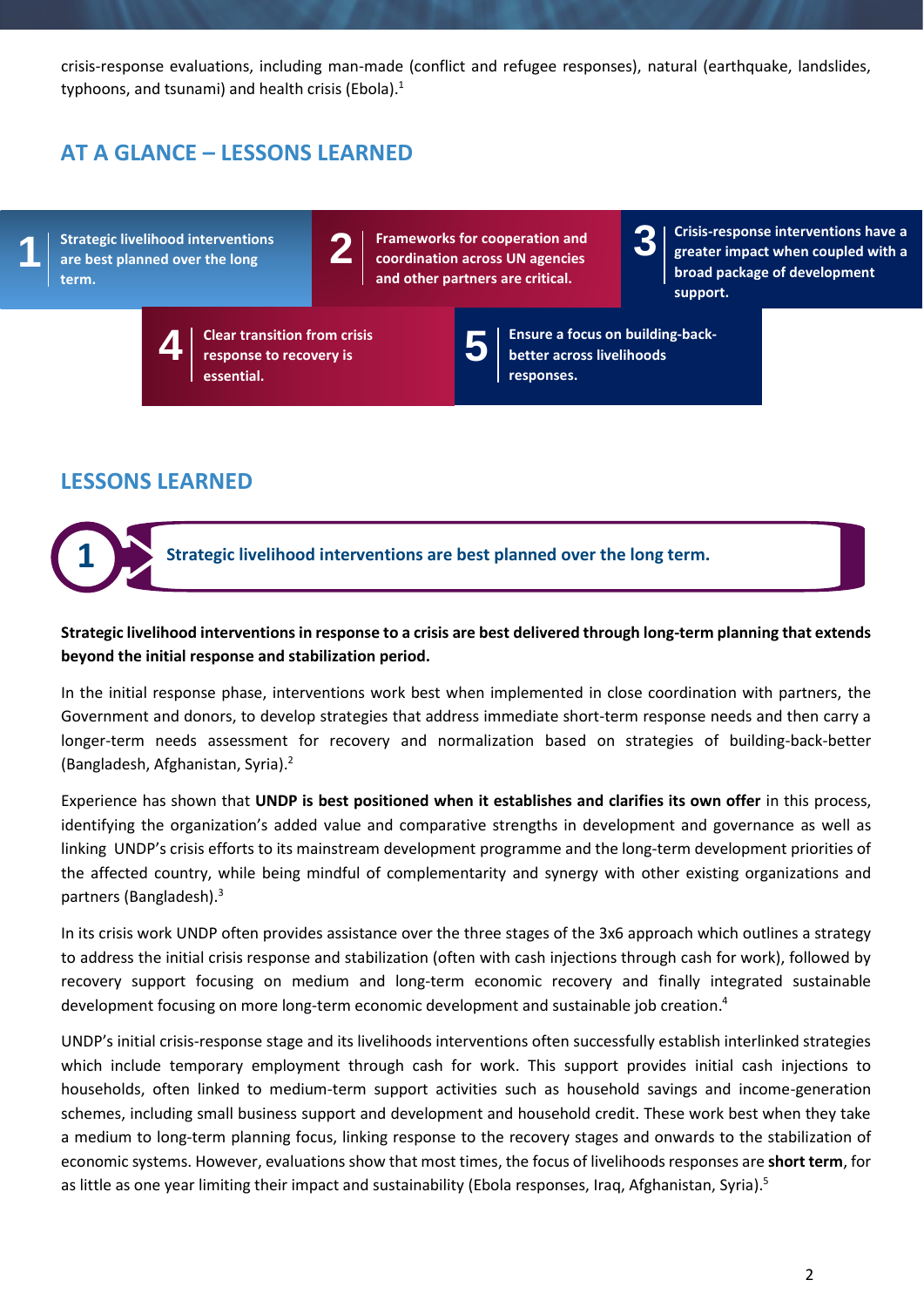At the same time, **approaches work best when they are implemented either at scale or are scalable** in coordination with the Government and other donors. This coordination is difficult and livelihood interventions following a crisis are often both short-term and small-scale, limiting longer-term impact. Activities focused on employment or skills development, beyond immediate cash transfer or cash for work schemes, such as small business training and support, suffer considerably if not planned with longer-term support in mind (Ebola responses, Iraq, Afghanistan, Syria).<sup>6</sup>

**Funding in the post-crisis context is often fragmented, unpredictable and dominated by initial humanitarian assistance** (Ebola response, Afghanistan, Bangladesh).<sup>7</sup> Though this is a challenge, it also provides partnership opportunities for UNDP, sometimes with new partners and in new areas of emerging support. However, this can also push UNDP to select areas of work based on the likelihood of receiving funding rather than for its organizational comparative advantage and added value (IEO LDC support evaluation, Ebola support, Iraq, Afghanistan, Yemen).<sup>8</sup> While UNDP is able to take up these new partnership opportunities to address crises, consideration should also be given to its own capacity to respond, including the availability of human resources to timely formulate, implement and coordinate early recovery and livelihood interventions (Yemen).<sup>9</sup>

> **Frameworks for cooperation and coordination across UN agencies and other partners are critical.**

**The coordination of livelihoods responses with other UN agencies and other partners works best when an integrated framework for cooperation is in place with clearly defined leadership and roles and responsibilities.**

While this may be self-evident, experience has shown that this is not always the case. Early recovery and livelihood responses are often weakened by poor coordination, particularly with other sister UN agencies (e.g. UN Children's Fund, International Organization for Migration, Food and Agriculture Organization, International Labour Organization) as well as with national institutions, civil society organizations and international non-government organizations. When national and local institutions are in place, **coordination of livelihoods responses and alignment of donor responses** with these institutions are essential to ensure sustainability (the Philippines). Equally strong coordination of livelihood responses allows UNDP to be less involved in the initial humanitarian response and focus more on the development space and the promotion of the humanitarian-development nexus (Somalia, Iraq, Yemen, Syria, Jordan, Nepal).<sup>10</sup>

**3**

**2**

**Crisis response interventions have a greater impact when supported with a broad package of development support.**

**Livelihoods interventions, such as cash for work, enterprise support and job creation, have a longer lasting impact when linked with a range of other development support activities including enterprise development and capacity development, household and community savings schemes, and vocational training.**

UNDP has been successful in using cash for work approaches in previous crises responses and has linked this with a range of other support activities including business development services, household and community savings schemes and short-term vocational training, to address initial household needs and provide a basis for future recovery work (Typhoon Haiyan Response, Uganda). <sup>11</sup> C**ash transfers have also been shown to have an immediate positive impact** on local economies, helping to stabilize communities that receive funds and tailor response actions to fit local needs (the Philippines).

In the Philippines, following Typhoon Haiyan, cash transfers were undertaken across a large scale with thousands of households to address immediate needs. This cash-based response (for cash for work and unconditional cash transfers) was **possible due to three underlying and pre-existing factors**: i) an already operating and culturally accepted remittance economy; ii) a strong system of financial service providers; and iii) the pre-existence of a highly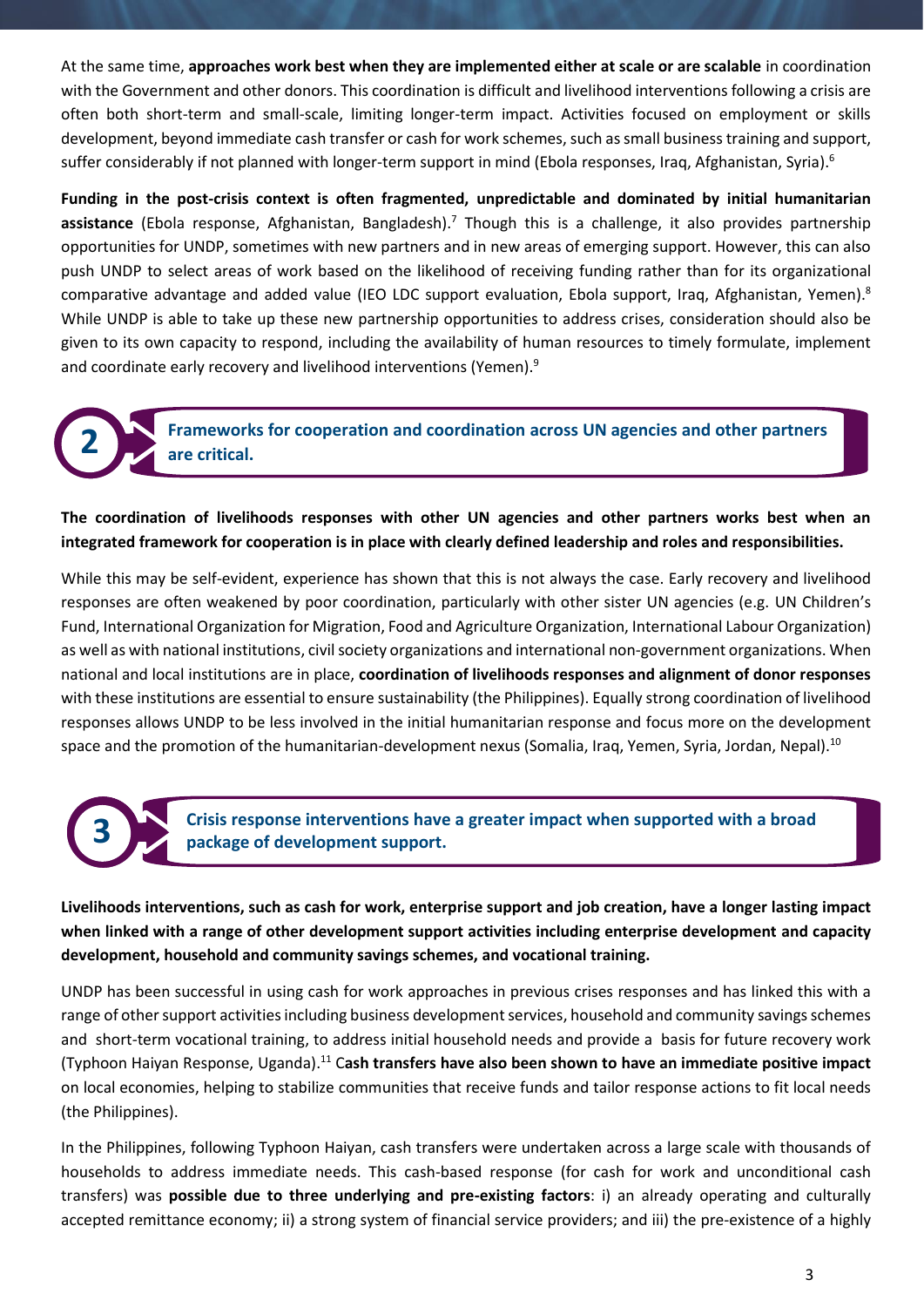developed national cash transfer programme which included poverty targeting mechanisms. <sup>12</sup> However, cash for work and cash transfer systems are immediate interventions and must be anchored in a crisis response plan that uses this community engagement to build livelihoods over the medium and long term (Typhoon Haiyan Response, Uganda).<sup>13</sup>



**4 Clear transition from crisis response to recovery is essential.**

**Evidence indicates that recovery plans clearly articulating the transition from response to recovery interventions are better able to support the change in approach and maintain effective partnerships with the Government, UN agencies, donors, and communities.**

Evaluations have shown that UNDP's strong positioning and focus on immediate stabilization, and response stages have impacted its ability to transition from response to recovery support. A strong focus and package of support to stabilization and response as well as the allocation of resources for mostly short-term response activities, such as cash for work, microfinance and small-scale enterprise development, can build the foundation for longer-term recovery work and poverty reduction. However, UNDP has often found this transition difficult (Ebola in Sierra Leone and Liberia, Typhoon Haiyan in the Philippines, Syria, Jordan, Yemen, Pakistan).<sup>14</sup>

Recovery support and longer-term livelihoods assistance can get overshadowed in the rush to respond to crisis. When UNDP articulates a suggested plan of transition from response to recovery early in the relief process it can spur governments to build more stable platforms for the restoration of local economies and government capacities, and hasten the return of men and women's livelihoods (Sierra Leone and Liberia, the Philippines, Syria, Jordan, Yemen, Pakistan).<sup>15</sup>

Strongly linked to the transition from stabilization responses to recovery is the need for a **continued strong coordination and cooperation** mechanism between governments and donors that looks beyond the initial stabilization and response stages to longer-term recovery. Initially, humanitarian responses may be well coordinated among donors, such as early recovery clusters with partnerships from UN agencies (Yemen). However, despite the existence of such clusters and even agreed frameworks between agencies around response and recovery and the humanitarian-development nexus approach, this does not guarantee actual cooperation and coordination on the ground, especially in recovery work (Jordan, Yemen). 16



**5 Ensure a focus on building-back-better across livelihoods responses.**

**Livelihood recovery interventions work best when they are based on 'build-back-better' approaches, ensuring the inclusion of broader development perspectives that capture synergies across different programme areas.** Crisis response and recovery works best when it is not seen singularly as a programme or silo operating within itself but is also able to leverage the experience of all programmes and activities working towards an approach of 'building-backbetter'. It should not be perceived as just a strategy of returning communities and vulnerable groups back to the precrisis livelihood levels, which may include continued vulnerability to future crises and instability. In the Philippines, communities impacted by Typhoon Haiyan were vulnerable and marginalized from the broader economy prior to the typhoon. The post-crisis period was an opportunity to reconfigure the area's economy to strengthen opportunities and livelihoods of communities (the Philippines).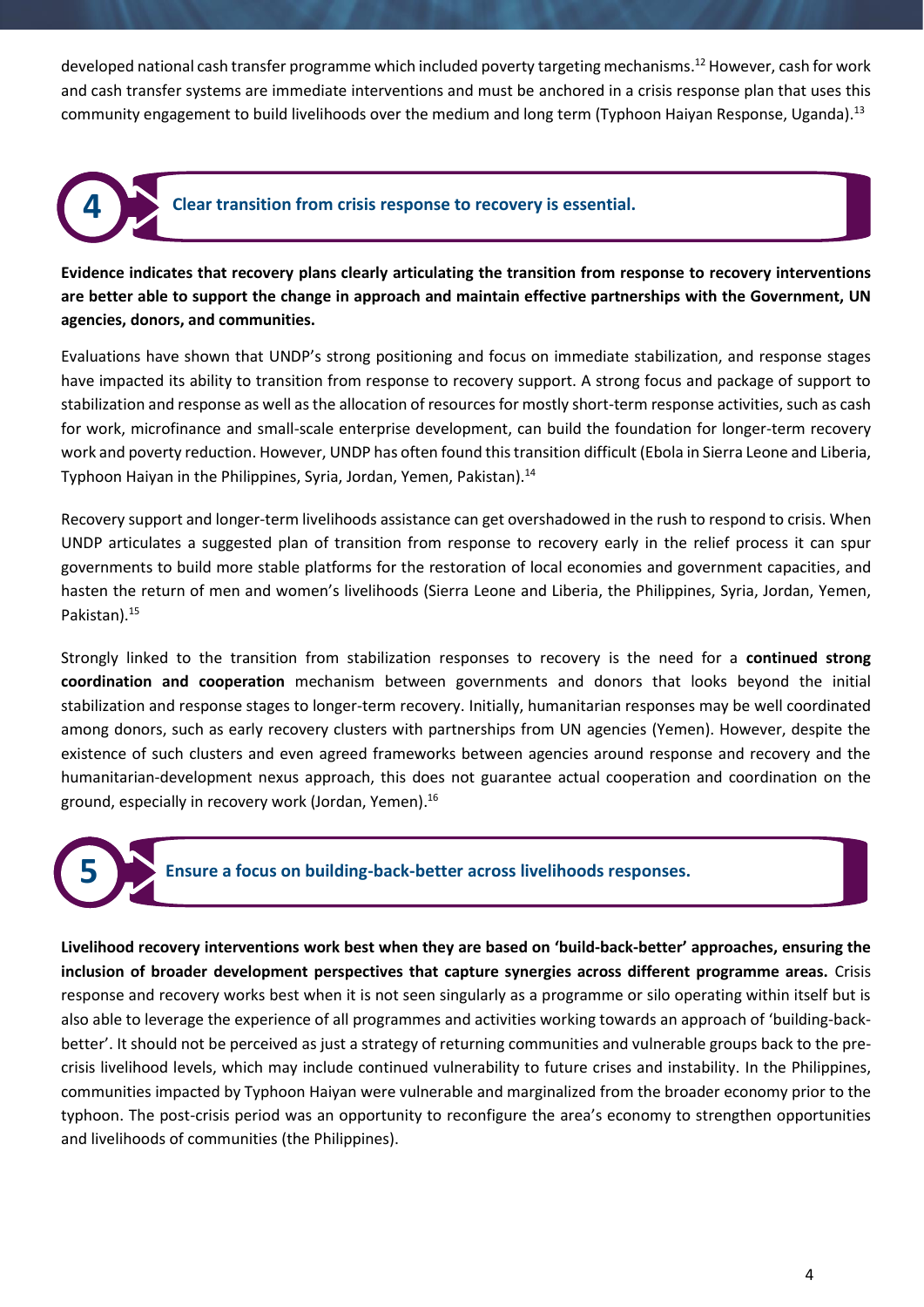Community-level livelihoods recovery work is strengthened when it **integrates a broad range of developmental issues** such as disaster risk reduction strategies, climate change adaptation, social protection, health, infrastructure and local economic development (the Philippines, Indonesia, Bangladesh, Jordan).<sup>17</sup>

When support to employment and enterprises takes a **strong consideration of systemic weaknesses,** including local governance and capacity and economic recovery, business development services, access to formal microcredit markets, property and land rights issues as well as capacity-building, vocational training and employment support for enterprise owners, youth groups, women and vulnerable groups, it has a greater chance of sustainability (Syria, the Philippines).<sup>18</sup> Equally, the scale is important, especially where there is considerable post-crisis unemployment.

When undertaking **support for women, it is essential that interventions are transformative in structure** and not just inclusive of women. Gender analysis should inform employment creation and livelihood activities, avoiding gender stereotyping and ensuring livelihoods interventions are meaningful. In the Philippines, participants sometimes criticized livelihoods interventions as being too small to have any meaningful impact on their lives. In other cases, interventions did not consider gender dynamics and cultural appropriateness of women, such as in cash for work linked to infrastructure and rubble removal (Syria).<sup>19</sup>

Equally, one-off short-term and **fragmented interventions for youth employment** have proven to be insufficient to sustainably address the scale and depth of socio-economic challenges for youth in the post-crisis context (Syria, the Philippines).<sup>20</sup> Experience in this area – both in crisis response and in general – has shown that youth employment support activities need to be built around demand based on labour market skill needs. This will increase employment opportunities. Internships and partnerships with the private sector have also been successful in linking potential youth employees with employers, again increasing opportunities (Jordan and Sierra Leone).<sup>21</sup>

Evaluations have found great benefits for UNDP in having a **field presence** when undertaking recovery and livelihoods work, as this ensures greater responsiveness to meet the communities' needs, working closely with local governments and other partners which strongly supports coordination (Syria, Yemen, Bangladesh).<sup>22</sup> In Bangladesh, the establishment of a well-staffed UNDP sub-office in Cox's Bazaar allowed UNDP to lay the foundations for future collaboration in the humanitarian-development nexus in response to the 2015 Rohingya refugee crisis.<sup>23</sup>

#### **REFERENCES**

<sup>1</sup> [UNDP Global Toolkit on the 3x6 approach: building resilience through jobs and livelihoods](http://earlyrecovery.global/sites/default/files/3x6_toolkit_building_resilience_through_jobs_and_livelihoods.pdf) (2016)

<sup>&</sup>lt;sup>2</sup> [Bangladesh](https://erc.undp.org/evaluation/evaluations/detail/12265) ICPE (2019); Afghanistan ICPE (2020 - forthcoming); Syria ICPE (2020 - forthcoming); BICOL Recovery project – [Evaluation report \(2011\)](https://erc.undp.org/evaluation/documents/download/5336)

 $3$  Ibid.

<sup>4</sup> Ibid.

<sup>&</sup>lt;sup>5</sup> Iraq ICPE [\(2019\);](https://erc.undp.org/evaluation/evaluations/detail/12276) Outcome evaluation-UNDP Sustainable economic transformation pillar Liberia (2018); [Mid](https://erc.undp.org/evaluation/evaluations/detail/8572)term [review Country Programme Liberia \(2015\);](https://erc.undp.org/evaluation/evaluations/detail/8572) [Reintegration of Sierra Leone Red Cross Society \(SLRCS\)](https://erc.undp.org/evaluation/evaluations/detail/9294)  [Volunteers Burial Teams-Evaluation report \(2017\);](https://erc.undp.org/evaluation/evaluations/detail/9294) ICPE Afghanistan (2020 - forthcoming); [Jordan](https://erc.undp.org/evaluation/evaluations/detail/8472) ADR (2017); Syria ICPE (2020 - forthcoming); [Evaluation of the UNDP Strategic Plan and Global and Regional Programmes](http://web.undp.org/evaluation/evaluations/thematic/sgrp.shtml) [\(2017\)](http://web.undp.org/evaluation/evaluations/thematic/sgrp.shtml)

 $<sup>6</sup>$  Ibid.</sup>

<sup>&</sup>lt;sup>7</sup> Outcome evaluation-UNDP Sustainable economic transformation pillar Liberia (2018); [Mid-term](https://erc.undp.org/evaluation/evaluations/detail/8572) review [Country Programme Liberia \(2015\);](https://erc.undp.org/evaluation/evaluations/detail/8572) [Reintegration of Sierra Leone Red Cross Society \(SLRCS\) Volunteers Burial](https://erc.undp.org/evaluation/evaluations/detail/9294)  Teams- [Evaluation report](https://erc.undp.org/evaluation/evaluations/detail/9294) (2017); Afghanistan ICPE (2020 – forthcoming); [Evaluation of UNDP Support to](http://web.undp.org/evaluation/evaluations/thematic/poverty-ldc.shtml)  [Poverty Reduction in the Least Developed Countries \(2018\);](http://web.undp.org/evaluation/evaluations/thematic/poverty-ldc.shtml) [Evaluation of the UNDP Strategic Plan and Global](http://web.undp.org/evaluation/evaluations/thematic/sgrp.shtml)  [and Regional Programmes](http://web.undp.org/evaluation/evaluations/thematic/sgrp.shtml) (2017)

<sup>8</sup> [Evaluation of UNDP Support to Poverty Reduction in the Least Developed Countries \(2018\);](http://web.undp.org/evaluation/evaluations/thematic/poverty-ldc.shtml) [Final evaluation](https://erc.undp.org/evaluation/documents/detail/11163) of [the Social Rehabilitation and Payment to EVD Survivors project \(2017\);](https://erc.undp.org/evaluation/documents/detail/11163) Iraq ICPE [\(2019\);](https://erc.undp.org/evaluation/evaluations/detail/12276) Afghanistan ICPE (2020 - forthcoming); [Yemen](https://erc.undp.org/evaluation/evaluations/detail/9407) ICPE (2019)

<sup>&</sup>lt;sup>9</sup> [Yemen](https://erc.undp.org/evaluation/evaluations/detail/9407) ICPE (2019)

<sup>10</sup>[Joint Programme on Youth Employment, Somalia \(2019\),](https://erc.undp.org/evaluation/evaluations/detail/12343) Iraq ICPE [\(2019\);](https://erc.undp.org/evaluation/evaluations/detail/12276) [Yemen](https://erc.undp.org/evaluation/evaluations/detail/9407) ICPE (2019); After Action Review for Philippines Haiyan Typhoon (2014); Syria ICPE (2020 - forthcoming); Jordan ADR [\(2017\);](https://erc.undp.org/evaluation/evaluations/detail/8472) [Nepal](https://erc.undp.org/evaluation/evaluations/detail/6005) ADR [\(2012\)](https://erc.undp.org/evaluation/evaluations/detail/6005)

<sup>11</sup> [IASC Inter-agency Humanitarian Evaluation of the Typhoon Haiyan Response \(2014\);](https://interagencystandingcommittee.org/system/files/evaluation_report_iahe_haiyan_december_2016.pdf) Strengthening the Humanitarian-Development Nexus in Responding to the South Sudanese Refugee Crisis in West Nile, Northern